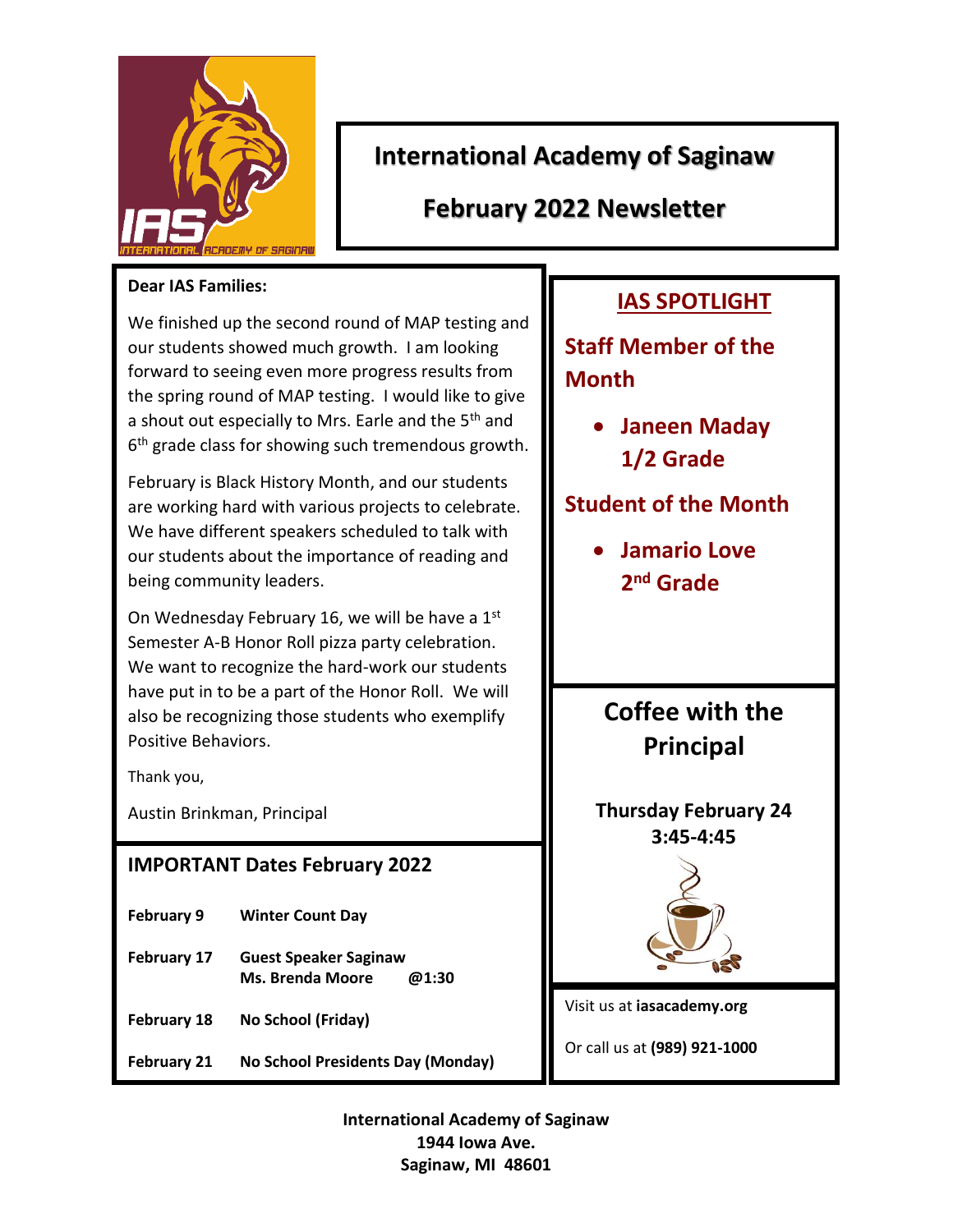

# **Students on the 1st Semester A/B Honor Roll**

- **Jamylah Brown**
- **Sunii Caffey**
- **•** Surii Caffey
- **Ah'Breille Clayton**
- **Ivy'Anna Curry**
- **Azariah England**
- **Savannah Ezell**
- **Alexander Gamble**
- **Lakari Hardister**
- *Ciane Jackson \*\*\**
- **Money Jackson**
- **•** Sariah Kellogg
- **Symone Land**
- *A'Ryiah Laster \*\*\**
- **Jamario Love**
- **Lauryn Mackie**
- **Channen McCleave**
- **Payton McCleave**
- **Braxton Mercino**
- **Amariona Murray**
- **Estrella Ortega**
- **R'Mani Pierson**
- **Willis Ramsey**
- **Malaysia Reed**
- **London Thomas**
- **Sa'Mari Townsend**
- *A'lyannah Welsh \*\*\**

*\*\*\* Denotes All A's* 



**1 st Semester 21-22 Positive Behavior Reward**

- **London Brown**
- **•** Sunii Caffey
- **Alexander Gamble II**
- **Lakari Hardister**
- **Ciane Jackson**
- **Yazmeen Johnson**
- **Sariah Kellogg**
- **Symone Land**
- **Jamario Love**
- **Lauryn Mackie**
- **Peyton McCleave**
- **Braxton Mercino**
- **Estrella Ortega**
- **Willis Ramsey**
- **London Thomas**
- **A'lyannah Welsh**

#### ۹ **Winter Weather School Closings**

In the event school needs to be cancelled due to weather, **IAS will report closing to ABC 12, NBC 25, and FOX 66**. IAS will also be sending a call from school messenger. **Please make sure that your correct phone number is updated into our system.**



**International Academy of Saginaw 1944 Iowa Ave. Saginaw, MI 48601**